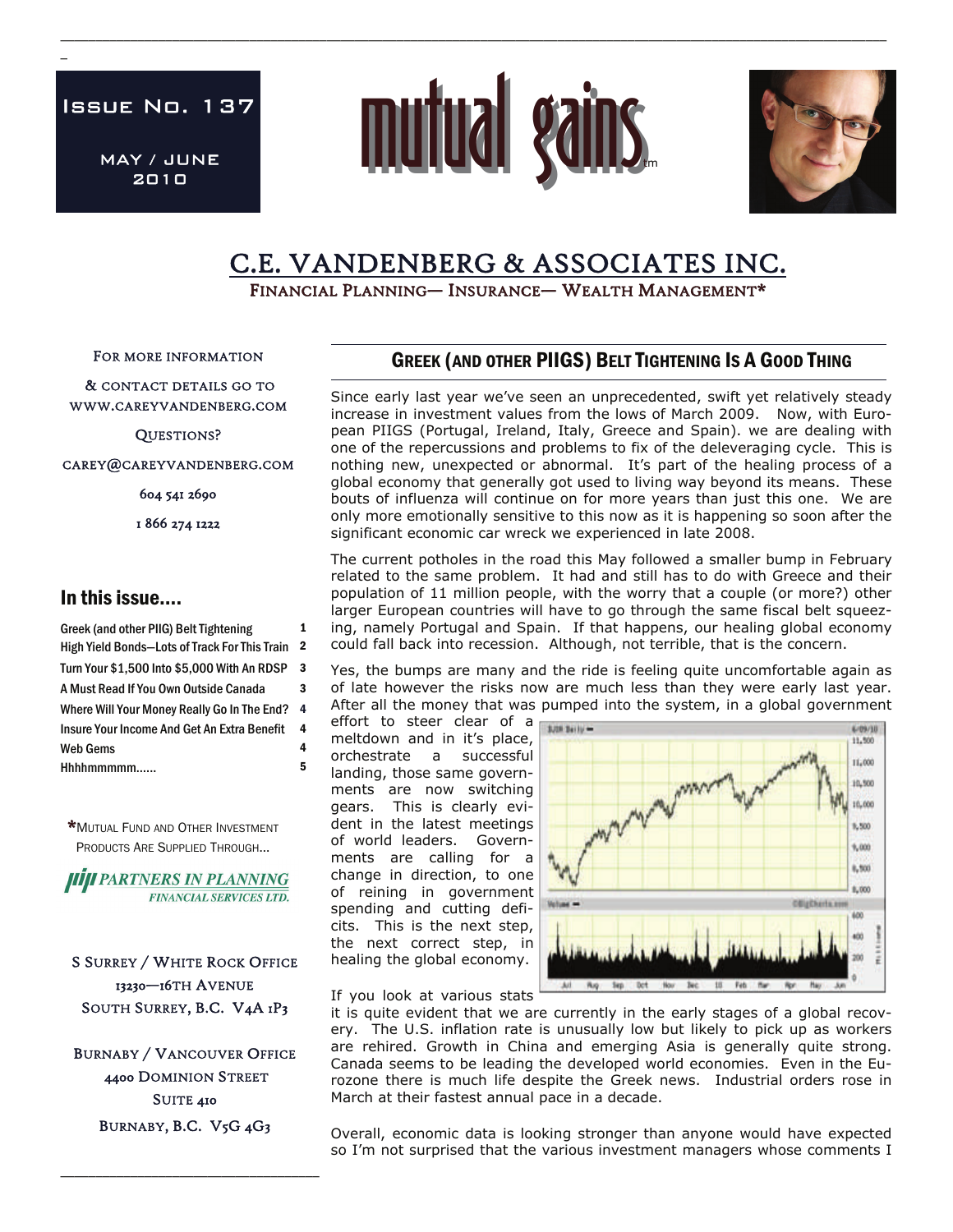#### Page 2

have read, talked to personally or conference called with are very upbeat on the next several months. With the recent pullback in prices, they are picking up some very good buys. In fact, 1 investment management team I have used since 1987, and has one of the most successful investment track records since then, has recently reduced cash holdings from around 25% to 11%. The last time they did this was in the first few months of 2009.

\_\_\_\_\_\_\_\_\_\_\_\_\_\_\_\_\_\_\_\_\_\_\_\_\_\_\_\_\_\_\_\_\_\_\_\_\_\_\_\_\_\_\_\_\_\_\_\_\_\_\_\_\_\_\_\_\_\_\_\_\_\_\_\_\_\_\_\_\_\_\_\_\_\_\_\_\_\_\_\_\_\_\_\_\_\_\_\_\_\_\_\_\_\_\_\_\_\_\_\_\_\_\_\_\_\_\_\_\_\_\_\_\_\_\_\_\_\_

It's ironic how the selling by Joe Public and frantic buying of successful portfolio managers mirrors a recent experience I've had with trying to buy copies of Windows 7 Ultimate Upgrade online for our office computers. Although you can get a copy with free delivery off Amazon.com for \$165, people often pay 30% more than that on eBay despite copies having been sold for as little as \$91. Compare that undisciplined bidding up of a price for a consumer item to the current market environment where people are selling shares of excellent, financially strong, dividend paying, world class companies for a lower and lower price. Neither makes any real sense.

Holding and buying more of "best of breed" global companies at today's prices due to the nervousness Joe & Jane Public and "Mr. Market" feel at the beginning of an global economic expansion will only look savvy 1, 3, 5 and 10 years from now. (Sources: CI Investments 06/08/10, BigCharts 06/09/10, Financial Post 06/06/10)

## HIGH YIELD BONDS—THERE IS STILL LOTS OF TRACK AHEAD FOR THIS TRAIN

Clients of mine who invested significant amounts of cash from March 2009 in high yield bonds (trusting my urging to do so despite their nervousness) through the end of the 2009 have enjoyed significant returns in an investment area that few people took advantage of. The returns enjoyed have been 10% over the past 6 months to over 30% in the past 12 months. That has been a combination of interest and capital gains on the bonds. And the astounding thing is that these returns have been in BONDS, not stock / equity.

People were panicking in late 2008 early 2009 so equity AND corporate bonds were selling at significant discounts. The key difference on the bond side is that bond prices were selling on the assumption that over 30% of corporations would go bankrupt and thus people holding their bonds would lose a significant amount of their money. In other words, people were fearing that the economic climate would be WORSE THAN THE GREAT DE-PRESSION and because of it bonds were selling for as little as 35 cents on the dollar. A repeat of the "Dirty 30's"

was highly unlikely, particularly with governments around the world lowering interest rates so dramatically. Therefore the wise and courageous Default cycle looks to have peaked investor made a timely investment based on their head over their heart (and a grain of faith in the prodding by yours truly).

As you can see from the graph on the right, default rates came no where near 30%. It looks like they peaked at under 14%, a bit above the levels they reached in the last 2 recessions (2000 and 1990). Default rates have been falling quite dramatically, as is the case following all recessions. Corporate bonds prices continue to be pushed up.

Not convinced yet? Well, according to credit ratings agency Moody's, they expect the decline to continue, predicting that defaults in the US and Europe will fall to only 3.3% and 1.7% respectively by December of this year. Meanwhile, companies are committed to cost-cutting and rebuilding their balance sheets, activities that further insulate bond holders from the risk of further defaults.



In summary, here is why High Yield Bonds still remain a very attractive, low risk investment:

- Default rates are falling and are expected to fall dramatically over the next several months
- High Yield Bonds are still priced below their par / maturity values
- The economy hit bottom several months ago and should continue to recovery steadily
- With government debt concerns, inflation continues to not be a concern, therefore interest rates should stay low for longer
- Cash on the sidelines (GIC's, savings and chequing accounts etc) remains at record levels. As the past few years pains and worries fade, this money will in time move, seeking out a better return. Corporate and high yield bonds will be the first choice for many cautious investors.

People who hold this kind of investment (or make new investments now) will continue to see their money rise in value and collect the interest gravy along the way. According to a few recent reports I've had from investment

\_\_\_\_\_\_\_\_\_\_\_\_\_\_\_\_\_\_\_\_\_\_\_\_\_\_\_\_\_\_\_\_\_\_\_\_\_\_\_\_\_\_\_\_\_\_\_\_\_\_\_\_\_\_\_\_\_\_\_\_\_\_\_\_\_\_\_\_\_\_\_\_\_\_\_\_\_\_\_\_\_\_\_\_\_\_\_\_\_\_\_\_\_\_\_\_\_\_\_\_\_\_\_\_\_\_\_\_\_\_\_\_\_\_\_\_\_\_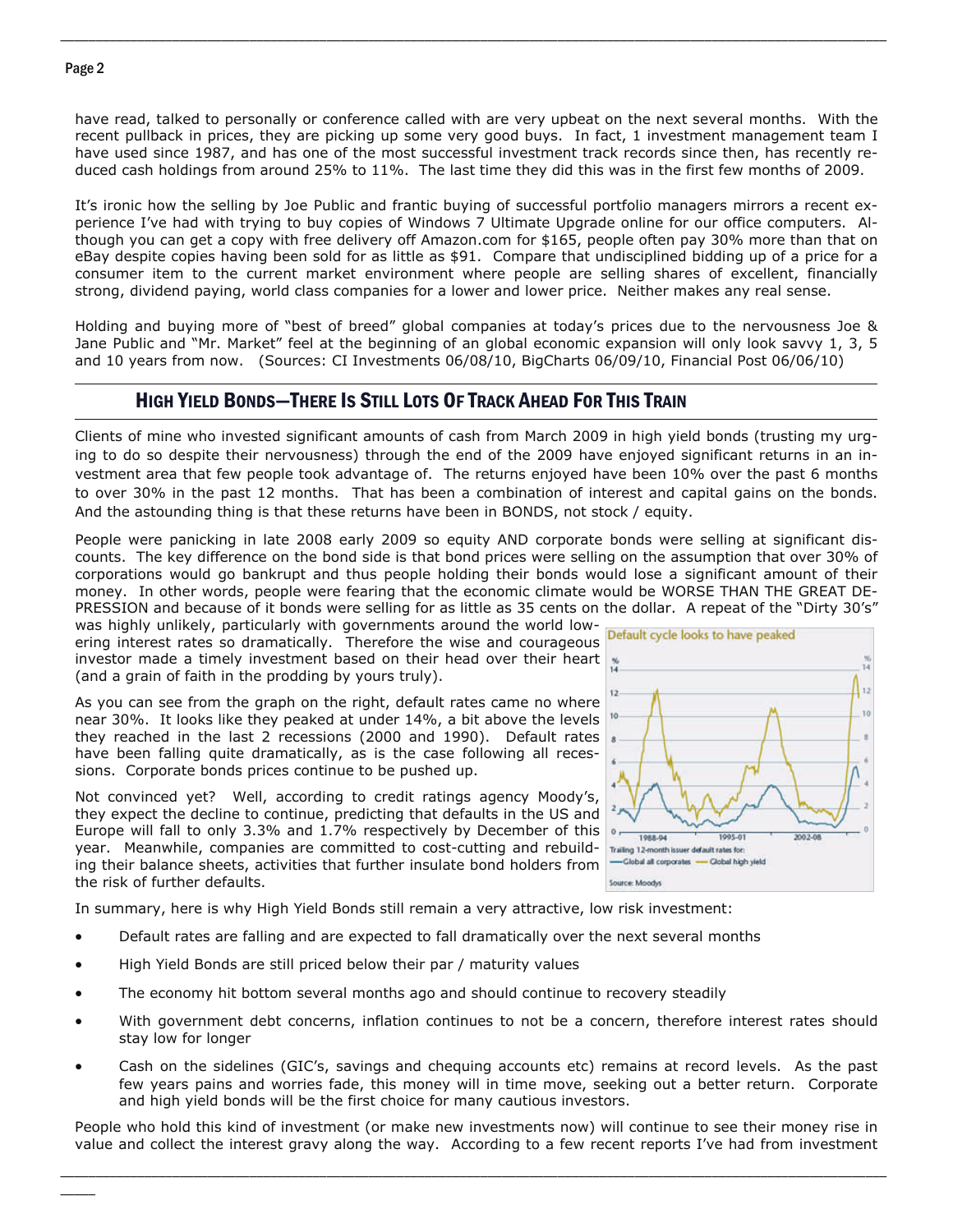management teams who specialize in this investment class, the returns should be in the high single digits to low double digits (capital gains PLUS interest).

\_\_\_\_\_\_\_\_\_\_\_\_\_\_\_\_\_\_\_\_\_\_\_\_\_\_\_\_\_\_\_\_\_\_\_\_\_\_\_\_\_\_\_\_\_\_\_\_\_\_\_\_\_\_\_\_\_\_\_\_\_\_\_\_\_\_\_\_\_\_\_\_\_\_\_\_\_\_\_\_\_\_\_\_\_\_\_\_\_\_\_\_\_\_\_\_\_\_\_\_\_\_\_\_\_\_\_\_\_\_\_\_\_\_\_\_\_\_

I invite you to review the articles I wrote though out last year why High Yield Bonds were (AND STILL ARE) ex-

pected to produce such excellent, low risk returns. You will find them in previous **MUTUAL GAINS** issues, namely  $#129, #130, #131, #132, #133$  $#129, #130, #131, #132, #133$  $#129, #130, #131, #132, #133$  $#129, #130, #131, #132, #133$  $#129, #130, #131, #132, #133$  $#129, #130, #131, #132, #133$  $#129, #130, #131, #132, #133$  and  $#134$  (or go to www.careyvandenberg.com/mutualgains.php)

Sources: Manulife 06/10/10, Invesco Trimark (various in 09), Aviva Investors (05/26/10), Moody's (1/11/10),

# TURN YOUR \$1,500 INTO \$5,000 (AND MAYBE MORE) WITH AN RDSP

That title may have gotten your heart to skip a beat or two however, before you get all excited about getting a bunch of free money from the government, let's reign your curiosity in right here. An RDSP is the acronym for "Registered Disability Savings Plan". The RDSP was set up by the Canadian government to provide long term financial security for people with disabilities. You don't belong to a family with person with disabilities? Well maybe you know a family with a disabled person. If so, your passing on this letter could prove to be highly advantageous for them. The qualifications are:

- Eligible to claim the Disability Tax Credit (DTC).
- A valid Social Insurance Number (SIN)
- A Canadian resident
- Under the age of 60

 $\overline{\phantom{a}}$ 

There is a life time contribution limit of \$200,000 per RDSP however, there is no annual limit. In other words, up to \$200,000 can be contributed to an RDSP all at once. There are no tax deductions for this investment however there are significant government monies available to be collected by the account AND all of the money grows tax free (just like a TFSA). Here are some figures to give you an idea on what kind of money is available from the government:

**Canada Disability Savings Grant (CDSG)** - On the first \$500 you get \$1,500 contributed by the government (\$3 for every \$1 you put in). On the next \$1,000 it's \$2 for every \$1 you put in (that's another \$2,000 of government money on your \$500 investment). That \$1,500 investment of yours is now worth \$5,000. You can do that every year until you reach the maximum of \$70,000 in CDSG's (these maximum amounts come to a family whose net income is \$78,130 or less). However, it doesn't necessarily end there...

**Canada Disability Savings Bond (CDSB)** — Even if the "Account Holder" (legal parent, guardian or even the disabled person themselves) doesn't have the money to contribute to an RDSP, they may be eligible to receive cash from the Canada Disability Savings Bond. Family income of \$21,816 or less will get another \$1,000 each year to a lifetime maximum of \$20,000. This amount is prorated for family incomes between \$21,817 and 37,832.

**Vancouver Foundation Grant**— This part is available for residents of B.C. only. The Vancouver Foundation received a \$5 million grant from the B.C. government to assist people with disabilities. This provides people with disabilities \$150 towards their RDSP. In September 2009, the BC Ministry of Housing and Social Development mailed a letter to all persons with disabilities who are eligible to receive monies from "Endowment 150". Recipients can take this letter to their financial planner, advisor or wherever they set up their RDSP account and have the \$150 paid directly to their RDSP.

And last but definitely not least. The RDSP will not reduce other federal and provincial government programs (OAS, GIS, CPP, GST Benefit etc.). Sources: www.hrsdc.gc.ca ; Vancouver Foundation

## IF YOU OWN ASSETS OUTSIDE OF CANADA THIS IS A MUST READ

All Canadian residents are required to report their worldwide income on their tax returns. This means, any income (rental income, dividends, capital gains etc) that you earn on investments you hold outside of Canada must be tallied with the income you earn within Canada. So, what happens if you don't report it?

Where an individual knowingly fails to file a form T1135 (reporting foreign investment assets), the penalty starts

\_\_\_\_\_\_\_\_\_\_\_\_\_\_\_\_\_\_\_\_\_\_\_\_\_\_\_\_\_\_\_\_\_\_\_\_\_\_\_\_\_\_\_\_\_\_\_\_\_\_\_\_\_\_\_\_\_\_\_\_\_\_\_\_\_\_\_\_\_\_\_\_\_\_\_\_\_\_\_\_\_\_\_\_\_\_\_\_\_\_\_\_\_\_\_\_\_\_\_\_\_\_\_\_\_\_\_\_\_\_\_\_\_\_\_\_\_\_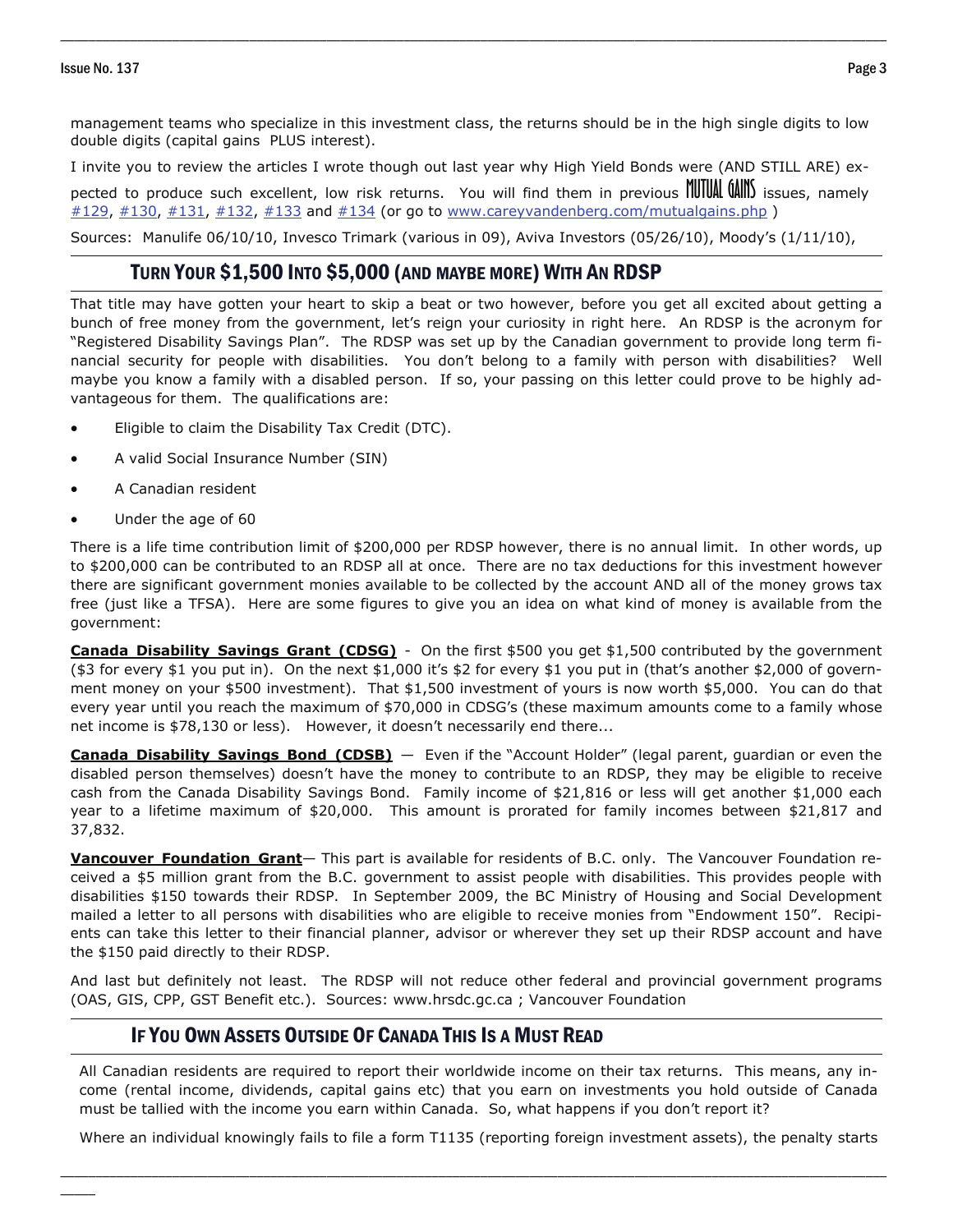#### Issue No. 137 Page 4

at \$500 per month for 24 months. After 24 months an additional 5% of the cost of foreign property / investment is charged.

\_\_\_\_\_\_\_\_\_\_\_\_\_\_\_\_\_\_\_\_\_\_\_\_\_\_\_\_\_\_\_\_\_\_\_\_\_\_\_\_\_\_\_\_\_\_\_\_\_\_\_\_\_\_\_\_\_\_\_\_\_\_\_\_\_\_\_\_\_\_\_\_\_\_\_\_\_\_\_\_\_\_\_\_\_\_\_\_\_\_\_\_\_\_\_\_\_\_\_\_\_\_\_\_\_\_\_\_\_\_\_\_\_\_\_\_\_\_

If you fail to report foreign income in a return, the penalty can be 50% of the unpaid tax. Also, criminal fines may apply in the case of tax evasion ranging from 50—200% of tax evaded and may even include a prison term of up to 2 years.

You do have options if you haven't been compliant whether unknowingly or even intentionally. Under the CRA voluntary disclosure program (VDP) if a taxpayer fesses up before the CRA comes knocking on their door, you may be spared the financial penalties and prosecution that you could otherwise face.

Should CRA accept your written submission to the local CRA tax office, fines and penalties and future prosecution will be eliminated. You will however have to pay interest on the amount owing but that too may be reduced. So, if you haven't properly claimed foreign property income on your Canadian tax return, it may be a good time to file a disclosure. You may not get another chance so take it.

## WHERE WILL YOUR MONEY REALLY GO IN THE END?

given to the surviving children through the Will. Fact is, life doesn't often work like a text book. There are di-The "text book course of events" with regards to estates has the husband passing away first with all the assets transferring to the surviving spouse. When she in turn passes on the remaining assets are, in textbook fashion, vorces, remarriages after divorce, remarriages after the death of a spouse, the natural kids, the adopted kids through marriage and the blended families that may have happened in the generation following. Life is messy.

Commonly, when a surviving spouse remarries, the new couple often make up a will based on the "text book course of events". Let's again assume the husband passes on before the wife. The surviving spouse will have all the assets passed on to her. This creates a lottery win for her children (his stepchildren) as quite often the surviving spouse's Will has their own children and no others as the beneficiaries of the estate. The deceased spouse's children in the end up with nothing, or at best very little.

Often the couple, sometime during their life together, recognizes this inequity and tries to balance the scale in their Wills. This isn't often quite as clean as they may want because assets are often held jointly by couples, most often the matrimonial home. By default, this cuts the kids of the person who passes on first, out of the beneficiary string. The end result, despite their best efforts, is most or at best a larger portion of the wealth again will go to the children of the last surviving spouse.

This is the direct result of holding assets as "Joint Tenants With Rights of Survivorship" (JTWROS). Joint Tenancy is most often done for simplicity and smoothness as well as reducing potential probate costs of an estate. A potentially more equitable way to hold joint assets is as "Tenants In Common". When one of the owners passes on, the deceased owner's share of the asset is passed on to whomever is named in their Will. This isn't necessarily a perfect way to pass on assets in and of itself however, it is an alternative to JTWROS. Of course, the best way to layout any kind of estate plan is in working with a Lawyer and a Financial Planner… jointly.

## INSURE YOUR INCOME EARNING POWER AND GET AN ADDED BENEFIT

Many people know that securing life insurance is important. Look at life however and you will see that the more important thing to insure is your ability to earn an income. It's called Disability Insurance and it can be a significant risk reducer. Also, there is a neat little feature a few companies offer as an addition to their policies.

My own disability insurance just came up to it's 8 year aniversary date. The policy I have in place has a "Return Of Premium" rider. If I don't make a claim on my policy I get 50% of my premiums refunded back to me. Because I've been claim free for 8 years now I am waiting for my \$12,000 cheque to come in the mail.

### WEB GEMS

 $\overline{\phantom{a}}$ 

\_\_\_\_\_\_\_\_\_\_\_\_\_\_\_\_\_\_\_\_\_\_\_\_\_\_\_\_\_\_\_\_\_\_\_\_\_\_\_\_\_\_\_\_\_\_\_\_\_\_\_\_\_\_\_\_\_\_\_\_\_\_\_\_\_\_\_\_\_\_\_\_\_\_\_\_\_\_\_\_\_\_\_\_\_\_\_\_\_\_\_\_\_\_\_\_\_\_\_\_\_\_\_\_\_\_\_\_\_\_\_\_\_\_\_\_\_\_ **BBC**— It's the British version of the CBC. Although I can watch a live stream of a Stanley Cup game on the CBC website (very cool), [www.bbc.co.uk](http://news.bbc.co.uk/) has a much broader information base. It is the most global news site I have ever seen. You can find almost anything there. One part of the site is very much like an encyclopedia where you can get a snap shot of any country around the globe with all sorts of facts very nicely laid out. Looking at travelling somewhere or hear about a country in the news? Skim through this section of the BBC website by searching "country profile" in the top right search are. How did we ever survive without the web...